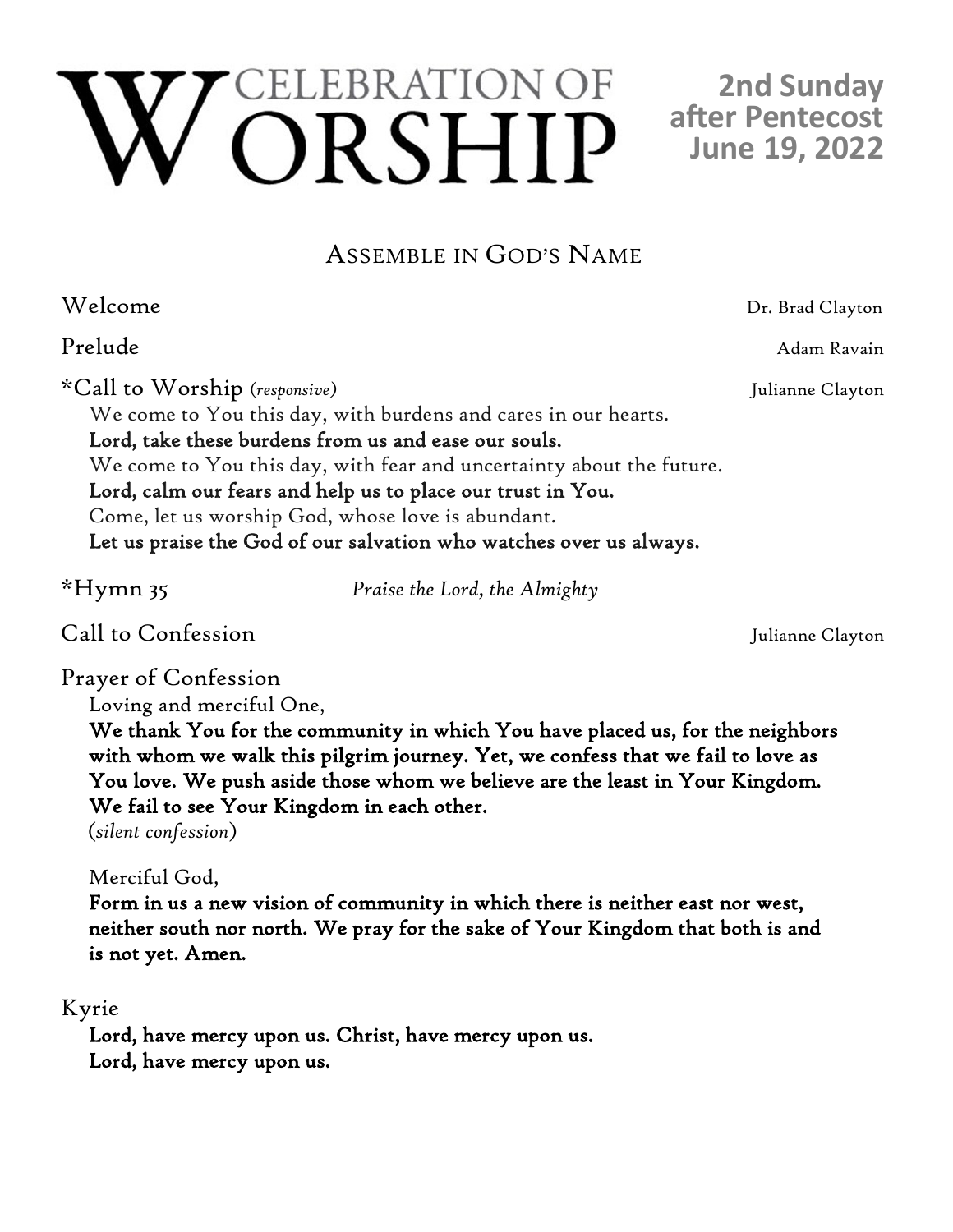| The peace of the Lord be with you always.<br>And also with you.                                                            |                                                                                                                                                                                                                                                            |                      |
|----------------------------------------------------------------------------------------------------------------------------|------------------------------------------------------------------------------------------------------------------------------------------------------------------------------------------------------------------------------------------------------------|----------------------|
| *Gloria Patri<br>Amen, Amen.                                                                                               | Glory be to the Father, and to the Son, and to the Holy Ghost.<br>As it was in the beginning, is now, and ever shall be, world without end.<br>(During the singing of the Gloria Patri, children may make their way to the front for the children's time.) |                      |
|                                                                                                                            | Proclamation of the Word                                                                                                                                                                                                                                   |                      |
| Prayer With Our Young Disciples<br>playground.)                                                                            | (During the summer months, after the children's time, parents are welcome to take 3-5 year olds to the                                                                                                                                                     | Vicki Fannin         |
| Scripture Lesson<br>The Word of the Lord.<br>Thanks be to God.                                                             | Galatians 3:23-29 (pew Bible p. 947)                                                                                                                                                                                                                       | Dr. Brad Clayton     |
| Sermon                                                                                                                     | Before and After                                                                                                                                                                                                                                           | Dr. Brad Clayton     |
|                                                                                                                            | Proclamation of the Word                                                                                                                                                                                                                                   |                      |
| $*$ Hymn 318                                                                                                               | In Christ There is No East or West                                                                                                                                                                                                                         |                      |
| Offering                                                                                                                   | My Faith Looks Up to Thee<br>arr. Jay Rouse                                                                                                                                                                                                                | Chancel Choir        |
| Prayer of Dedication (responsive)<br>Let us give thanks to the Lord our God.<br>It is right to give our thanks and praise. |                                                                                                                                                                                                                                                            | Rev. Trinity Whitley |
| $\sim$ $\sim$<br>$\sim$                                                                                                    |                                                                                                                                                                                                                                                            |                      |

Declaration of Forgiveness Julianne Clayton

\*Doxology

Praise God from whom all blessings flow; praise Christ all people here below; praise Holy Spirit evermore; praise Triune God whom we adore. Amen.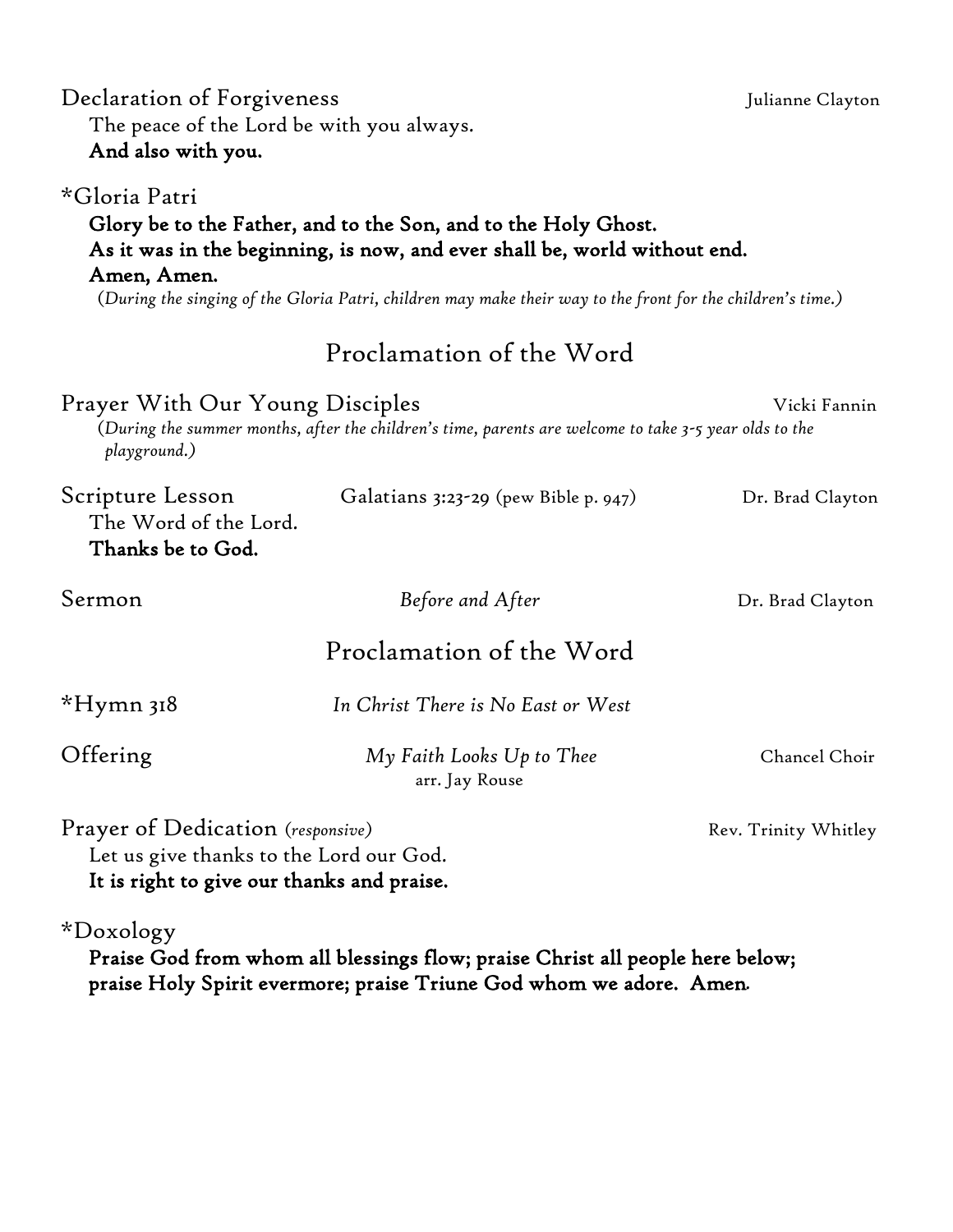### \*Affirmation of Faith: The Apostles' Creed Rev. Trinity Whitley

 I believe in God the Father Almighty, Maker of heaven and earth, and in Jesus Christ His only Son our Lord; who was conceived by the Holy Ghost, born of the Virgin Mary, suffered under Pontius Pilate, was crucified, dead, and buried; He descended into hell; the third day He rose again from the dead; He ascended into heaven, and sitteth at the right hand of God the Father Almighty; from thence He shall come to judge the quick and the dead. I believe in the Holy Ghost; the holy catholic church; the communion of saints; the forgiveness of sins; the resurrection of the body, and the life everlasting. Amen.

Prayers of the People & The Lord's Prayer Fraggetherry Rev. Trinity Whitley Our Father who art in heaven, hallowed be Thy name. Thy kingdom come, Thy will be done, on earth as it is in heaven. Give us this day our daily bread; and forgive us our debts, as we forgive our debtors; and lead us not into temptation, but deliver us from evil. For Thine is the kingdom, and the power, and the glory, forever. Amen.

## Sending Out Into the World

\*Hymn 838 *Standing on the Promises*

*\**Charge & Benediction **Dr. Brad Clayton** 

Congregational Response *Amen*

Postlude Adam Ravain and Adam Ravain and Adam Ravain and Adam Ravain and Adam Ravain

To give electronically, scan here: